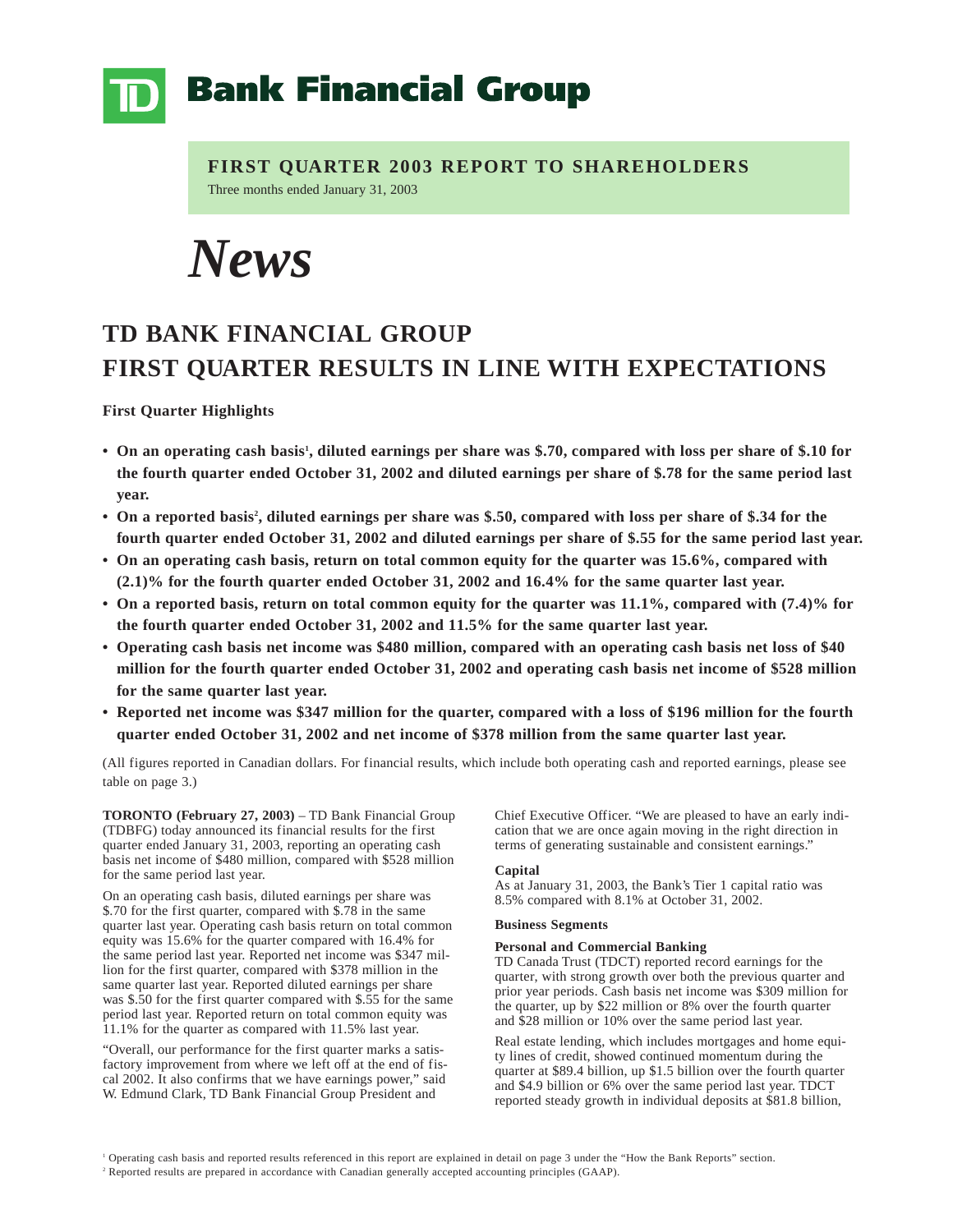up \$.8 billion over the fourth quarter and \$4.7 billion or 6% over the same period last year. Business deposits rose to \$25.1 billion, up \$1.3 billion over the fourth quarter and \$3.2 billion or 15% over the same period last year.

Insurance products offered through TD Insurance and TD Meloche Monnex also contributed to TDCT's performance, with originated gross premiums of \$282 million in the quarter, up \$56 million or 25% over the same period last year.

Strong volume growth in real estate lending, individual and business deposits and insurance had a positive impact on revenue during the quarter. However, this was offset by declines in margins on deposits and variable rate lending over the previous year, along with reduced sales of wealth management products offered through TDCT branches.

Operational efficiencies in the retail area continued to improve during the quarter. Expense performance was strong. Expenses decreased by \$21 million or 2% compared with the fourth quarter and \$7 million or 1% compared with the same period last year. TDCT's efficiency ratio was 57.3% and its Customer Satisfaction Index (CSI) was 85% for the quarter, up from 84.4% over the fourth quarter and from 80.3% over the same period last year, representing its strongest performance since the TD-Canada Trust merger.

On February 12, 2003, *Reader's Digest* Canada announced the results of its national survey identifying the most trusted brands in Canada. Canadians across the country were polled by Ipsos Reid and asked to name the brand they trusted most in 35 product categories and then to rate the brand's performance in five key areas: quality, innovation, customer service, advertising and value for money. TD Canada Trust shared the award for Canada's most trusted brand in the banking category.

#### **Wealth Management**

Cash basis net income for the first quarter was \$39 million, representing an increase of \$17 million or 77% over the fourth quarter and a decrease of \$19 million or 33% over the same period last year.

Compared with the fourth quarter, assets under management remained flat at \$112 billion, and down \$11 billion or 9% year-over-year reflecting ongoing challenges facing the capital markets. Assets under administration totaled \$237 billion at the end of the first quarter, representing \$3 billion in growth over the prior quarter.

Discount brokerage trades in Canada rose during the first quarter, as did the total number of investment advisors and financial planners, who provide clients with guidance on a range of choices relative to their investment needs.

TD Waterhouse remains profitable in Canada and in the United States, where steps have been taken to significantly reduce the cost base of operations to reflect lower trade volumes while building a strong brand focused on optimizing customer relationships. Outside of North America, the focus continues to be on finding additional ways to build and leverage scale, reduce costs and increase efficiency and productivity.

#### **Wholesale Banking**

For the first quarter of the fiscal year, TD Securities had cash basis net income of \$162 million compared with a cash basis net loss of \$357 million last quarter. Cash basis net income for the same period last year was \$203 million. Total revenue for the quarter was \$610 million, compared with record revenues of \$929 million in the same quarter last year.

Although revenue in TD Securities capital markets businesses was down from particularly strong levels last year, first quarter results reflect good performance in the current market environment. Strong demand for Canadian bonds drove an improvement in market activity in this segment, and TD Securities equity structured products group generated gains off of the high demand for convertible debentures.

Despite weak equity markets and a slower pace of underwriting, and mergers and acquisitions activity, TD Securities leadmanaged several transactions. These included: serving as colead manager for a \$301 million common share offering by Agnico-Eagle Mines Limited, a Canadian-based gold producer; lead manager for a \$245 million offering of Quebecor World Inc. subordinated voting shares purchased from Quebecor Inc.; and, co-lead manager for a \$500 million offering of AAA-rated Secured Notes debt offering for The Consumers' Waterheater Operating Trust.

On November 4, 2002, TDBFG announced that it was taking definitive steps to address specific credit challenges. Corporate banking was organizationally split into two separate units, representing 'core' and 'non-core' client groups. During the first quarter, the appropriate infrastructure was put in place so that the Bank can substantially exit its non-core client relationships over the next three year period.

Earnings for TD Securities in the first quarter reflect almost entirely the performance of the core client group. Non-core client group cash basis net income for the quarter was \$6 million. TD Securities did not incur any provision for credit losses in its core or non-core portfolio during the quarter, compared with provisions of \$217 million for the same period last year. All loans within the core portfolio are performing. The noncore portfolio has been reduced from \$11.2 billion at October 31, 2002 to \$9.3 billion at the end of the quarter.

During the quarter, \$236 million of the opening sectoral allowance balance of \$1,285 million was utilized as a result of new specific loan loss provisions in the non-core portfolio. \$458 million in new impaired loans were recorded, compared with \$770 million during the fourth quarter.

TDBFG remains comfortable with its provisioning and reports that the non-core portfolio is tracking against expectations.

## **Conclusion**

"We now have the right strategies in place for each of our businesses – we are accelerating our transition towards becoming a more retail-focused financial institution, we have repositioned our wealth management business and we have adopted a new strategy for our wholesale banking operation," said Clark. "And, we expect to gather earnings momentum as we realize the full benefits of the steps we have taken."

(As reported Thursday, February 27, 2003)

*This report may contain forward-looking statements, including statements regarding the business and anticipated financial performance of TD. These statements are subject to a number of risks and uncertainties that may cause actual results to differ materially from those contemplated by the forward-looking statements. Some of the factors that could cause such differences include legislative or regulatory developments, competition, technological change, global capital market activity, interest rates, changes in government and economic policy, inflation and general economic conditions in geographic areas where TD operates. These and other factors should be considered carefully and undue reliance should not be placed on TD's forward-looking statements. TD does not undertake to update any forward-looking statements.*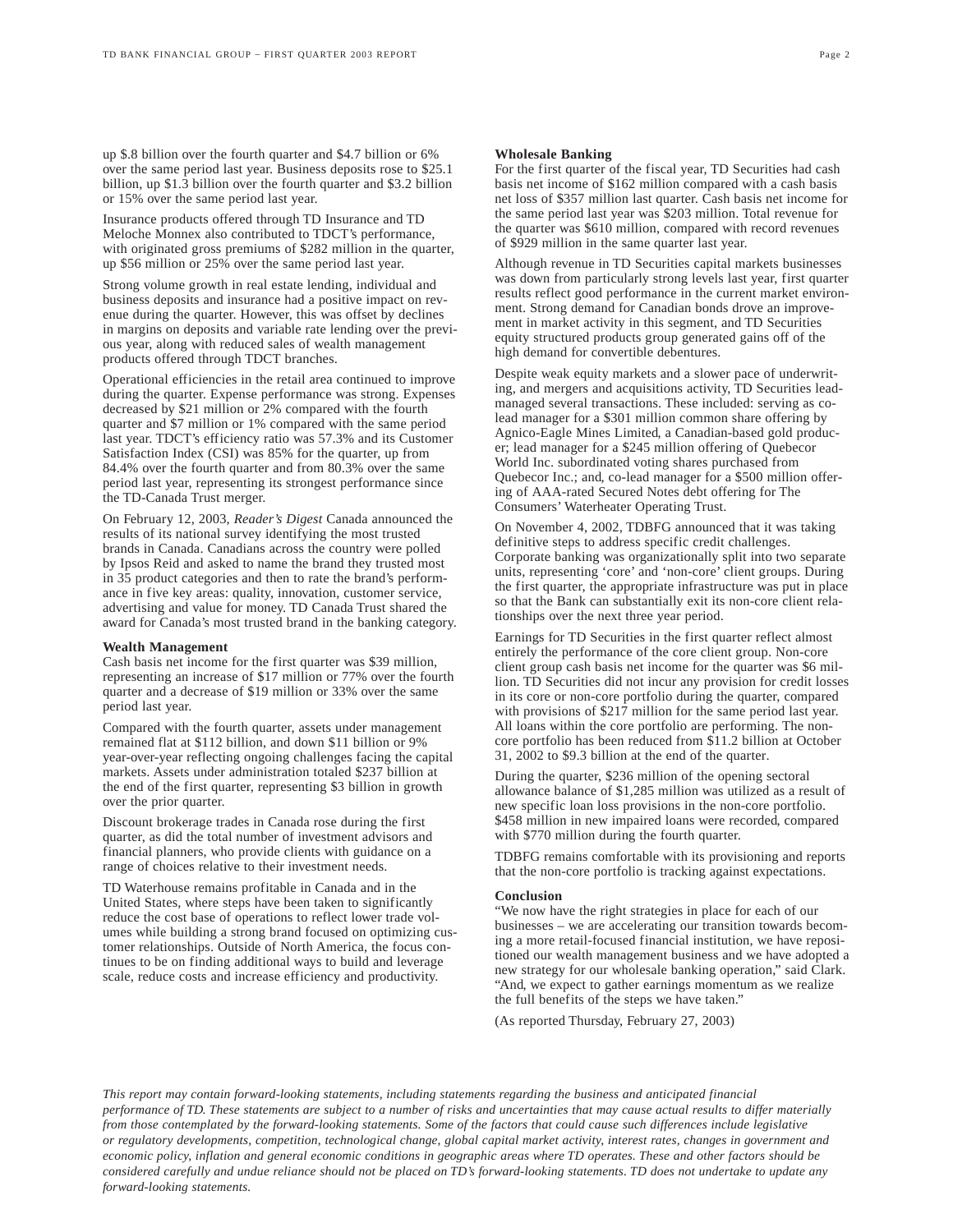## **Management's Discussion and Analysis of Operating Performance**

## **How the Bank Reports**

The Bank prepares its financial statements in accordance with Canadian generally accepted accounting principles (GAAP), which are presented on pages 10 to 15 of this First Quarter Report to Shareholders. The Bank refers to results prepared in accordance with GAAP as the "**reported basis**".

In addition to presenting the Bank's results on a reported basis, the Bank also utilizes the "**operating cash basis**" to assess each of its businesses and to measure overall Bank performance against targeted goals. The definition of operating cash basis begins with the reported GAAP results and then excludes the impact of special items. There are no special items in the first quarter 2003. For fiscal 2002, the only special item excluded was a gain on sale of the Bank's mutual fund record keeping and custody business in the first and third quarter 2002. The Bank views special items as transactions that are not part of the Bank's normal daily business operations and are therefore not indicative of underlying trends. In addition, the Bank also excludes non-cash charges related to identified intangible amortization from business combinations. Excluding the non-cash amortization charges related to identified intangibles ensures comparable treatment between periods. Consequently, the Bank believes that the operating cash basis provides the reader with an understanding of the Bank's results that can be consistently tracked from period to period.

As explained, operating cash basis results are different from reported results determined in accordance with GAAP. The term "operating cash basis results" is not a defined term under GAAP, and therefore may not be comparable to similar terms used by other issuers. The table below provides a reconciliation between the Bank's operating cash basis results and its reported results.

## **Net Income**

Operating cash basis net income for the quarter was \$480 million, compared with \$528 million for the same quarter last year. On an operating cash basis, basic earnings per share was \$.71, compared with \$.79 last year and diluted earnings per share was \$.70 this quarter, compared with \$.78 in the same quarter last year. Operating cash basis return on total common equity was 15.6% for the quarter as compared with 16.4% last year.

Reported net income was \$347 million for the first quarter, compared with \$378 million in the same quarter last year. Reported basic earnings per share was \$.50 in the quarter compared with \$.56 last year and reported diluted earnings per share was \$.50 in the quarter compared with \$.55 in the same quarter last year. Reported return on total common equity was 11.1% for the quarter as compared with 11.5% last year.

## **Reconciliation of Operating Cash Basis Results to Reported Results**

|                                                                                                                                                                                                                                      | (unaudited, in millions of dollars) |                                    |     |                                    |  |  |  |  |
|--------------------------------------------------------------------------------------------------------------------------------------------------------------------------------------------------------------------------------------|-------------------------------------|------------------------------------|-----|------------------------------------|--|--|--|--|
|                                                                                                                                                                                                                                      |                                     | For the three months ended         |     |                                    |  |  |  |  |
|                                                                                                                                                                                                                                      |                                     | <b>Jan. 31</b><br>2003             |     | Jan. 31<br>2002                    |  |  |  |  |
| Net interest income (TEB)<br>Provision for credit losses<br>Other income<br>Non-interest expenses                                                                                                                                    | \$                                  | 1,444<br>(112)<br>1,169<br>(1,745) | \$. | 1,261<br>(325)<br>1,630<br>(1,791) |  |  |  |  |
| Income before provision for income taxes and non-controlling interest<br>Provision for income taxes (TEB)<br>Non-controlling interest                                                                                                |                                     | 756<br>(253)<br>(23)               |     | 775<br>(230)<br>(17)               |  |  |  |  |
| Net income – operating cash basis<br>Preferred dividends                                                                                                                                                                             | \$                                  | 480<br>(23)                        | \$  | 528<br>(23)                        |  |  |  |  |
| Net income applicable to common shares - operating cash basis<br>Gain on sale of mutual fund record keeping business, net of income taxes                                                                                            | \$                                  | 457                                | \$  | 505<br>14                          |  |  |  |  |
| Net income applicable to common shares - cash basis<br>Non-cash intangible amortization, net of income taxes                                                                                                                         |                                     | 457<br>(133)                       |     | 519<br>(164)                       |  |  |  |  |
| Net income applicable to common shares – reported basis                                                                                                                                                                              | \$                                  | 324                                | \$. | 355                                |  |  |  |  |
| (dollars)                                                                                                                                                                                                                            |                                     |                                    |     |                                    |  |  |  |  |
| Basic net income per common share – operating cash basis<br>Diluted net income per common share – operating cash basis<br>Basic net income per common share – reported basis<br>Diluted net income per common share – reported basis | \$                                  | .71<br>.70<br>.50<br>.50           | \$  | .79<br>.78<br>.56<br>.55           |  |  |  |  |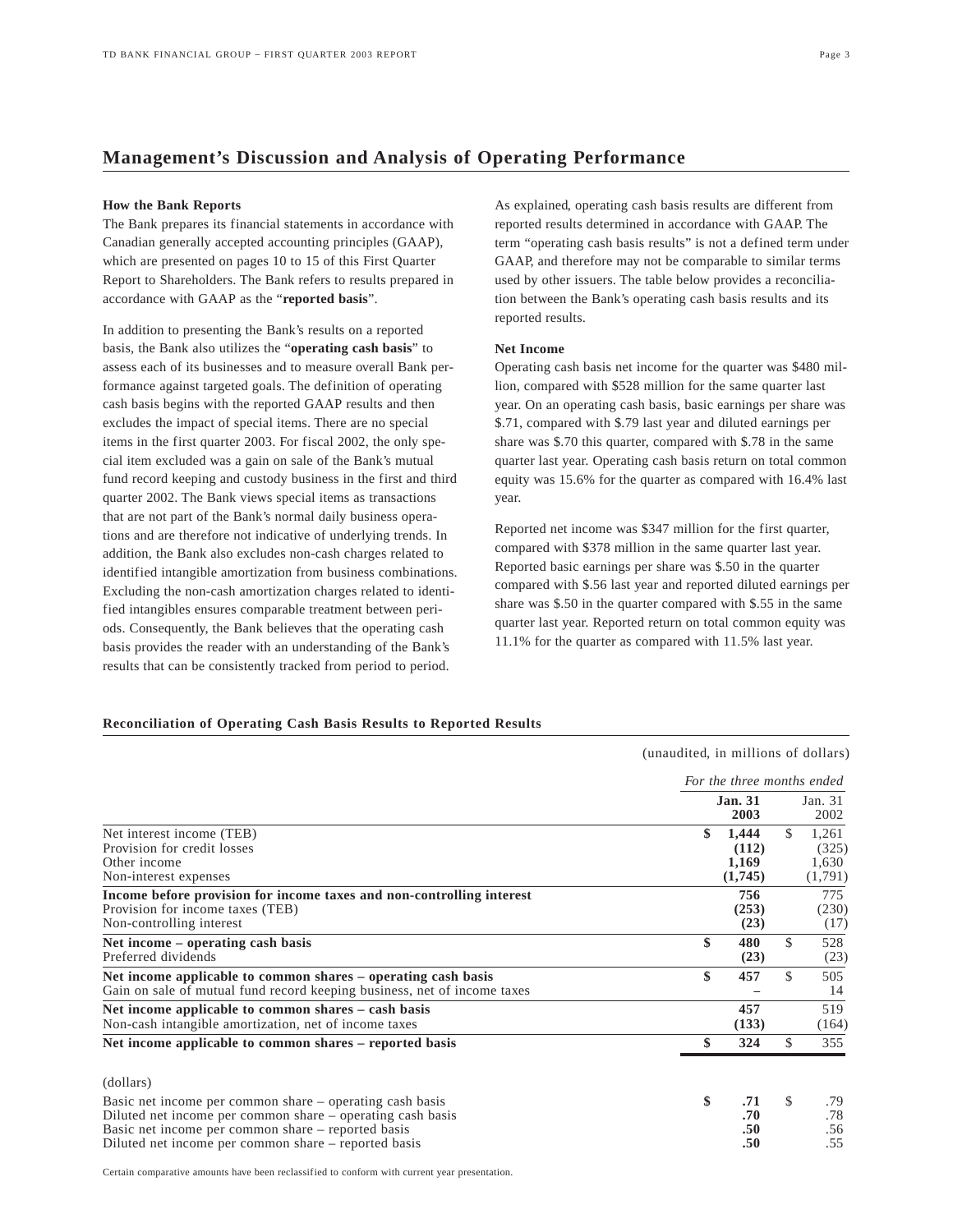The Bank's total economic profit was \$76 million in the first quarter 2003 compared with \$113 million in the same quarter last year. The Bank utilizes economic profit as a tool to measure shareholder value creation. Economic profit is operating cash basis net income applicable to common shares after providing a charge for invested capital. Invested capital is equal to common equity plus the cumulative amount of goodwill and intangible assets amortized as of the reporting date.

## **Net Interest Income**

Net interest income on a taxable equivalent basis (TEB) was \$1,444 million this quarter, a year-over-year increase of \$183 million. The increase in net interest income primarily related to interest income from trading activities at TD Securities. Net interest income at TD Canada Trust and TD Wealth Management remained relatively unchanged as compared with a year ago.

## **Other Income**

Other income was \$1,169 million, a decrease of \$461 million or 28% from the same quarter last year, after excluding a special gain from the sale of the Bank's mutual fund record keeping business in the first quarter 2002. In the first quarter 2002, the Bank sold its mutual fund record keeping business and recorded a pre-tax gain of \$18 million. The Bank has excluded this special gain in analyzing its performance as it is not a recurring event. Reported other income was \$1,169 million, a decrease of \$479 million or 29% from the same quarter last year.

Trading income reported in other income decreased by \$349 million or 81% compared with last year, while trading related income generated by TD Securities – which is the total of trading income reported in other income and the net interest income on trading positions reported in net interest income – was \$374 million for the quarter, a decrease of \$127 million or 25% as compared with a year ago. This decline is primarily attributable to strong revenues from credit hedging activities and trading gains earned on significant volatility in the corporate credit markets in the first quarter of 2002. In addition, trading related revenues have declined due to a slowdown in corporate underwriting activity as well as decreases in institutional flows. Trading related revenue in the current quarter was supported by good results in equity structured products, fixed income and the foreign exchange businesses.

The investment securities portfolio realized net gains of \$5 million this quarter. This represents a significant decrease from net investment securities gains of \$60 million in the first quarter of last year. The decrease is primarily attributable to weaker equity markets leading to fewer exit opportunities and

writedowns recorded as a result of other than temporary impairments. Overall, the equity investment securities portfolio continues to have a surplus over its book value of \$158 million compared with \$228 million at the end of 2002.

The decline in other income also reflects a decrease in selfdirected brokerage revenues of \$13 million or 5% compared with the same quarter a year ago. This decrease reflects a 18% drop in average trades per day to 94,000 from 115,000 a year ago. Income from loan securitizations decreased by \$11 million or 20%, as compared with the same quarter last year, as a result of lower levels of higher yielding securitized assets. Offsetting this decline in other income was a year-over-year increase in card services and service fees of \$14 million or 7% and an increase in insurance revenues of \$8 million or 10%.

#### **Non-Interest Expenses**

Total operating cash basis expenses decreased by \$46 million from a year ago to \$1,745 million, primarily as a result of lower incentive compensation expenses at TD Securities. Operating cash basis expenses exclude non-cash identified intangible amortization. On a reported basis, expenses decreased by \$108 million from a year ago to \$1,957 million. In the first quarter 2003, the impact of non-cash identified intangible amortization on the Bank's reported expenses was \$212 million compared with \$274 million in the same quarter a year ago. Beginning in fiscal 2003, the Bank has applied the fair value method of accounting for stock options, and recorded an expense of \$2 million this quarter.

On an operating cash basis, the Bank's overall efficiency ratio weakened to 66.8% in the current quarter from 62.0% the same quarter a year ago. The Bank's consolidated efficiency ratio is impacted by shifts in its business mix. The efficiency ratio is viewed as a more relevant measure for TD Canada Trust, which had an efficiency ratio of 57.3% this quarter as compared with 58.2% a year ago, after excluding non-cash items and funding costs for the acquisition of Canada Trust. On a reported basis, the Bank's overall efficiency ratio weakened to 76.5% from 72.5% in the same quarter a year ago.

## **Taxes**

The Bank's operating cash basis effective tax rate, on a taxable equivalent basis, was 33.5% for the quarter compared with 29.7% in the same quarter a year ago. The increase in the effective tax rate reflected a shift in the Bank's business mix. On a reported basis, the effective tax rate was 24.5% for the quarter compared with 13.8% a year ago.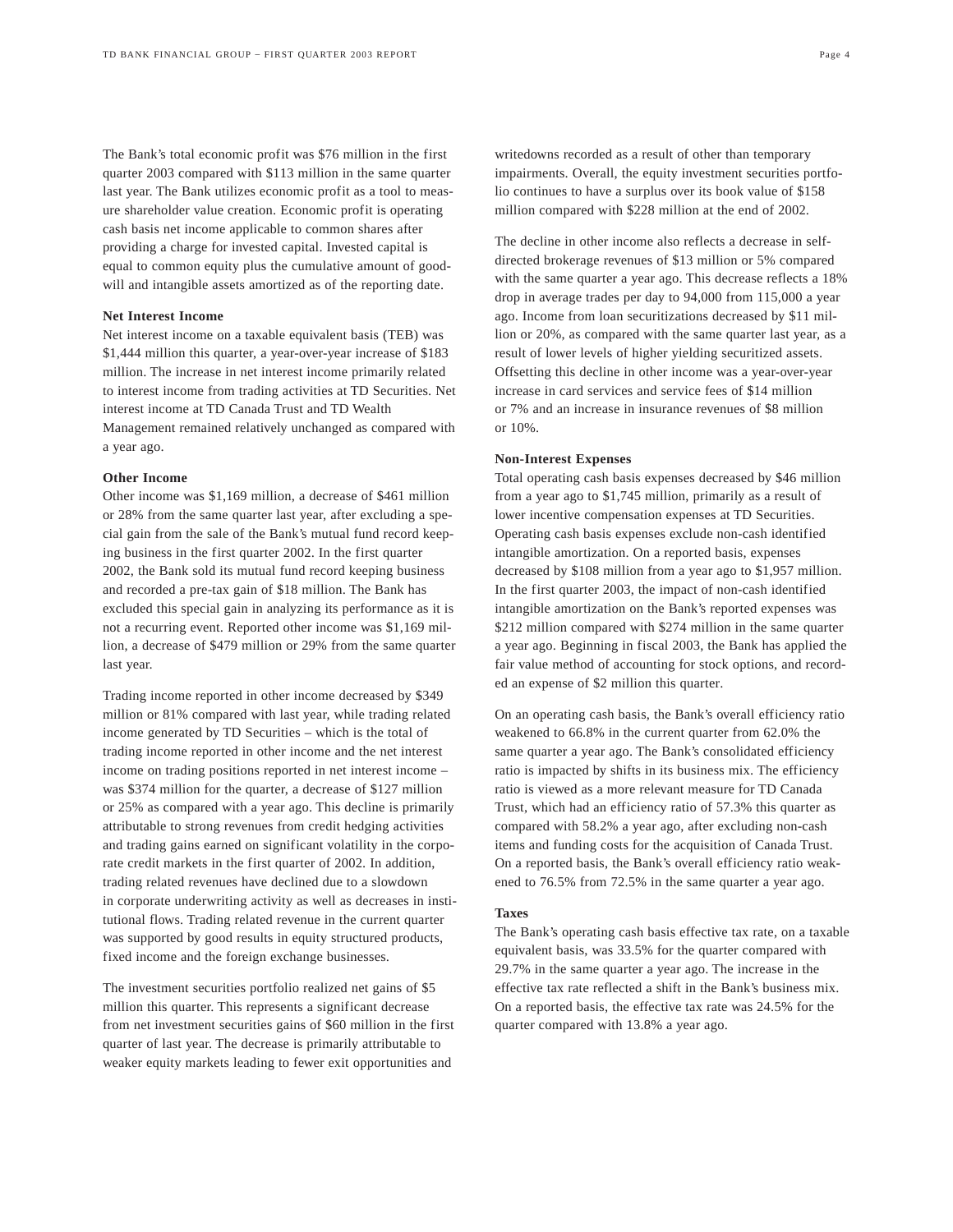## **Balance Sheet**

Total assets were \$311 billion at the end of the first quarter, \$33 billion or 12% higher than as at October 31, 2002. Higher volumes from trading securities contributed \$11 billion to the increase in total assets with securities purchased under resale agreements representing \$13 billion of the increase. As compared with year end, personal loans, including securitizations, increased by \$1 billion to reach \$44 billion. At the end of the first quarter, residential mortgages, including securitizations, increased by \$2 billion from year end to \$69 billion. Bankoriginated securitized assets not included on the balance sheet amounted to \$16 billion compared with \$15 billion at October 31, 2002.

Wholesale deposits increased by \$14 billion and securities sold short or under repurchase agreements increased by \$9 billion as compared with October 31, 2002. Personal non-term deposits remained stable, as compared with October 31, 2002, at \$51 billion while personal term deposits increased by \$1 billion to reach \$51 billion.

## **Managing Risk**

## **Credit Risk and Provision for Credit Losses**

During the quarter, the Bank expensed \$112 million through the provision for credit losses, compared with \$325 million in the same quarter last year. All the provision for credit losses during the quarter were related to the personal and commercial bank. In addition, the Bank transferred \$236 million from sectoral allowances for the non-core wholesale bank to specific allowances.

# The total allowance for credit losses (specific, general and

sectoral allowances) exceeded gross impaired loans by \$674 million at the end of the quarter, compared with a \$975 million excess at October 31, 2002. The Bank's total accumulated general allowance for credit losses amounted to \$1,217 million at quarter end, an increase of \$11 million from October 31, 2002. General allowances are maintained at a level adequate to absorb all credit-related losses not yet identified by individual loan or by an identified sub-portfolio of loans in the Bank's portfolio relating to both loans and off-balance sheet instruments and qualify as Tier 2 capital – to an amount equal to 87.5 basis points of risk-weighted assets – under guidelines issued by the Office of the Superintendent of Financial Institutions.

## **Market Risk**

The Bank manages market risk in its trading books by using several key controls. The Bank's market risk policy sets out detailed limits for each trading business, including Value at Risk (VaR), stress test, stop loss, and limits on profit and loss sensitivity to various market factors. Policy controls are augmented by active oversight by independent market risk staff and frequent management reporting. VaR is a statistical loss threshold which should not be exceeded on average more than once in 100 days. It is also the basis for regulatory capital for market risk. The table below presents average and end-ofquarter VaR usage, as well as fiscal 2002 averages. The Bank backtests its VaR by comparing it to daily net trading revenue. During the first quarter 2003, daily net trading revenues were positive for 98.5% of the trading days. Losses never exceeded the Bank's statistically predicted VaR for the total of our trading related businesses.

## **Value at Risk Usage**

|                        | For the three<br>months ended | For the three<br>months ended | For the twelve<br>months ended |
|------------------------|-------------------------------|-------------------------------|--------------------------------|
| (millions of dollars)  | Jan. 31 2003                  | Jan. 31 2003<br>Average       | Oct. 31 2002<br>Average        |
| Interest rate risk     | (20.2)                        | \$(16.9)                      | \$(17.5)                       |
| Equity risk            | (5.5)                         | (6.7)                         | (11.1)                         |
| Foreign exchange risk  | (3.6)                         | (3.1)                         | (2.1)                          |
| Commodity risk         | (1.5)                         | (.4)                          | (.4)                           |
| Diversification effect | 11.1                          | 12.5                          | 10.4                           |
| Global Value at Risk   | (19.7)                        | (14.6)                        | (20.7)                         |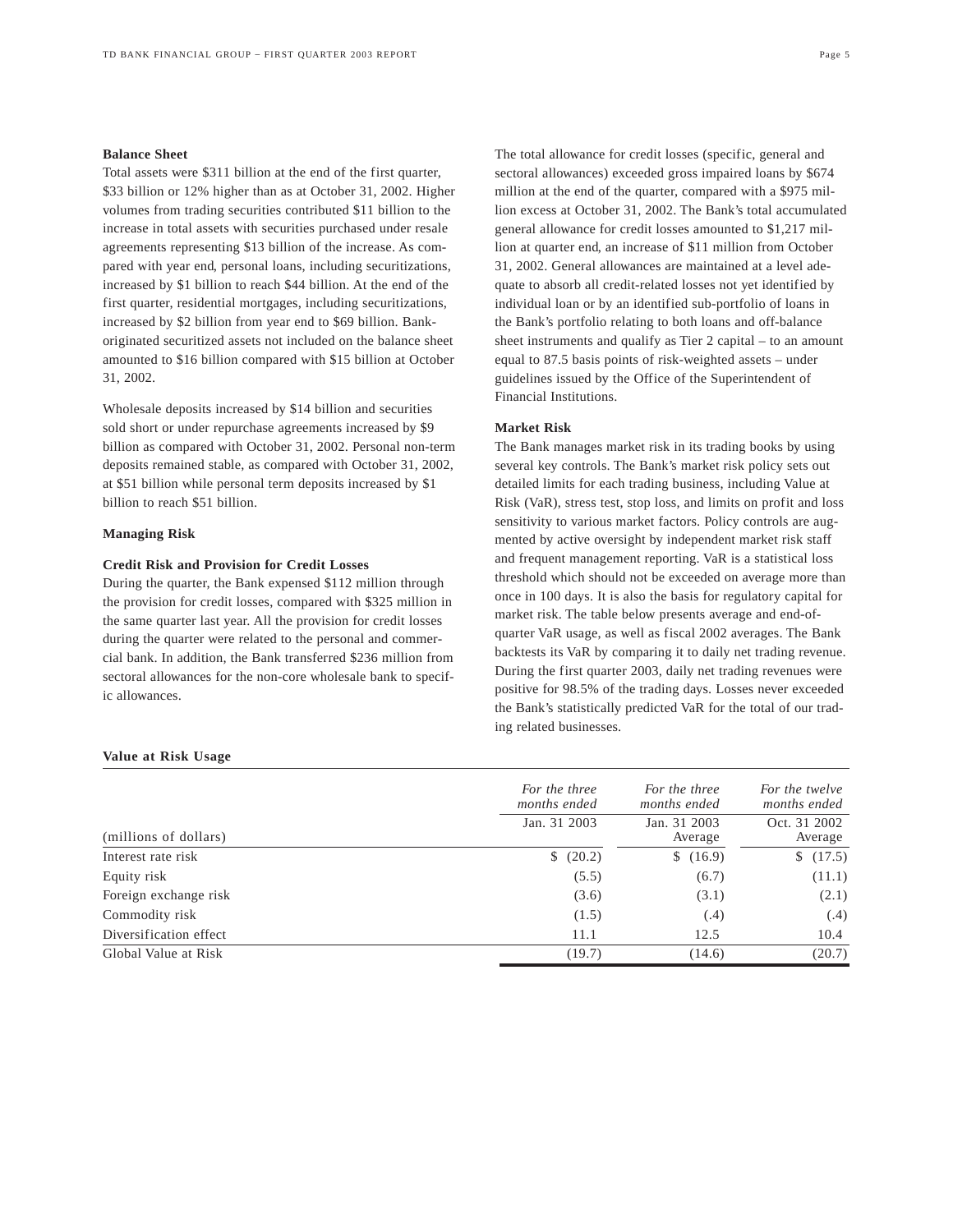## **Liquidity Risk**

The Bank holds a sufficient amount of liquidity to fund its obligations as they come due under normal operating conditions as well as under various stress test scenarios with a base case scenario that defines the minimum amount of liquidity that must be held at all times. This base case scenario provides coverage for 100% of our unsecured wholesale debt coming due as well as other potential deposit run-off and contingent liabilities for a period of 30 days. As of January 31, 2003, our consolidated surplus liquid asset position under the base case scenario at 30 days was \$9 billion in Canadian dollars. The Bank ensures that it meets the requirements by managing its cash flows and holding highly liquid assets in Canadian and U.S. dollars as well as other foreign currencies that can be readily converted into cash. The Bank manages liquidity on a global basis, ensuring the prudent management of liquidity risk in all its operations. In addition to a large base of stable retail and commercial deposits, the Bank has an active wholesale funding program including asset securitization. This funding is highly diversified as to source, type, currency and geographical location.

## **Interest Rate Risk**

The objective of interest rate risk management is to ensure stable and predictable earnings are realized over time. In this context, the Bank has adopted a "fully-hedged" approach to profitability management for its asset and liability positions. Key aspects of this approach are:

- minimizing the impact of interest rate risk on net interest income and economic value within TD Canada Trust; and
- measuring the contribution of each product on a risk adjusted, fully-hedged basis, including the impact of financial options granted to customers.

The Bank uses derivative financial instruments, wholesale instruments and other capital market alternatives and, less frequently, product pricing strategies to manage interest rate risk. As at January 31, 2003, an immediate and sustained 100 basis point decrease in rates would have decreased the economic value of shareholders' equity by \$37 million after tax.

## **Capital**

As at January 31, 2003, the Bank's Tier 1 capital ratio was 8.5% compared with 8.1% at October 31, 2002. Risk-weighted assets were virtually unchanged, whereas our Tier 1 capital increased by \$464 million or 5% as compared with October 31, 2002, thereby improving our Tier 1 capital ratio.

## **Management's Discussion and Analysis of TD's Businesses**

The Bank's operations and activities are organized around the following operating business segments: Personal and Commercial Banking, Wholesale Banking and Wealth Management. Results of each business segment reflect revenues, expenses, assets and liabilities generated by the business in that segment. The Bank measures and evaluates the performance of each segment based on cash basis net income and return on economic capital. Cash basis results exclude non-cash charges related to identified intangible amortization from business combinations.

## **Personal and Commercial Banking**

TD Canada Trust reported record earnings for the quarter, with strong growth over both the previous quarter and prior year periods. Cash basis net income was \$309 million, \$28 million or 10% higher than the same period last year and \$22 million or 8% higher than last quarter.

Total revenue grew 1% from last year on strong volume growth offset by lower margins and reduced sales of TD Wealth Management products in the branches. The overall margin decreased from the prior year as variable rate lending spreads returned to more normalized levels and deposit margins narrowed in the low interest rate environment. Average personal lending volume grew by \$5.6 billion or 5% primarily from real estate secured loans, and personal deposit volume grew \$4.7 billion or 6%. This growth in customer volumes was achieved during a period when 110 branch mergers were completed. Volume growth was strong in the areas targeted for higher growth: small business and commercial deposits and insurance. Business deposits grew by \$3.2 billion or 15% and originated gross insurance premiums grew by \$56 million or 25% year-over-year. Commercial loans and acceptances contracted by \$1.2 billion or 9% on reduced customer borrowing needs.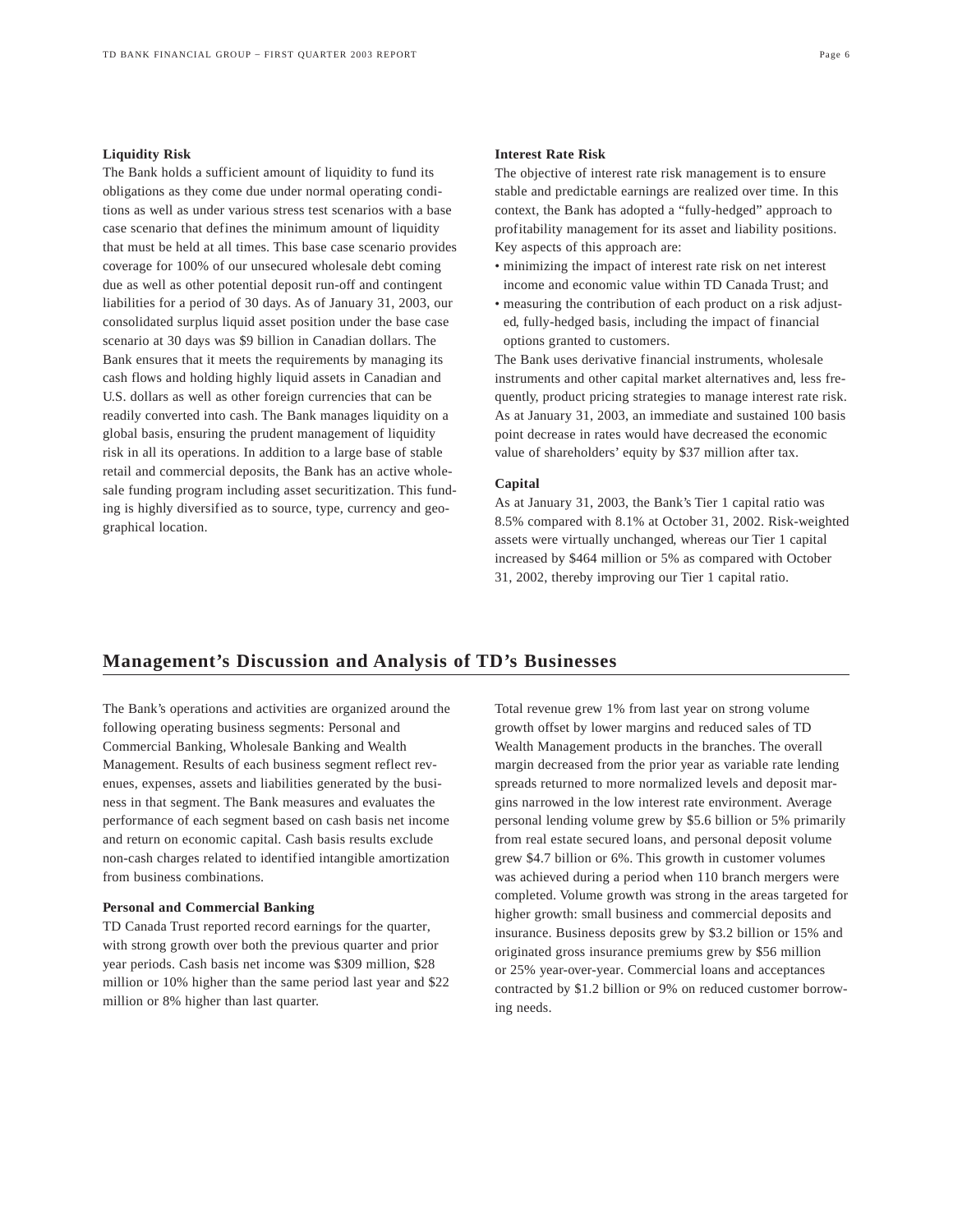Revenue was unchanged from last quarter as volume growth from business deposits, personal deposits, insurance and real estate lending was offset by a seasonal increase in home and auto insurance claims and a two basis point decline in the margin on average earning assets. Our Retail Branch Customer Satisfaction Index (CSI) was 85.0% for the quarter up from 84.4% in the fourth quarter and from 80.3% for the same period last year.

Provision for credit losses decreased by \$15 million or 11% compared with the same period last year, which included higher losses arising from processing and collection issues that followed the conversion of TD Bank and Canada Trust systems. Provision for credit losses was relatively unchanged from last quarter.

Cash basis expenses decreased by 1% compared with last year. Expense synergies realized from branch mergers and process improvements contributed to the decrease, offset in part by increases in salaries and employee benefits, severance costs and continued investments in customer service and process improvement initiatives. The two percentage point spread between revenue growth and the decline in expenses resulted in an improvement in the cash basis efficiency ratio from 58.2% to 57.3%. Expenses decreased by 2% compared with last quarter. The overall average number of personnel decreased by 1,700 full-time equivalent compared with last year and by 700 compared with last quarter.

Priorities for 2003 continue to be improving both revenue growth and operating efficiency. Our revenue focus is to build on the CSI momentum to gain share of business from our current customers as well as continuing to grow areas where we are below our market share, particularly small business banking, commercial banking and insurance offered through TD Insurance and TD Meloche Monnex. We also remain focused on the objective of keeping expense growth below revenue growth thereby continuing to improve our operating efficiency ratio.

#### **Wholesale Banking**

In the first quarter TD Securities had cash basis net income of \$162 million, compared with a cash basis net loss of \$357 million last quarter and cash basis net income of \$203 million in the same quarter last year. Although the results are down from last year they represent good performance in a difficult operating environment.

Total revenue for the quarter was \$610 million, compared with record revenues of \$929 million in the same quarter last year.

TD Securities revenues are derived from corporate lending, capital markets and investing activities. Corporate lending revenues declined reflecting a significant reduction in the assets and capital of the core lending portfolio consistent with TD Securities more strategic approach to lending. Revenues from capital markets businesses, which includes advisory, underwriting, trading, and execution services, were down meaningfully from last year. Weak equity markets resulted in a slower pace of equity issuance and continued low mergers and acquisitions activity. Debt underwriting also declined in the quarter following an extended period of robust activity driven by sharp rate cuts in the prior year. Lower equity volatility and limited underwriting activity contributed to the year-over-year decline in trading revenues as it led to lower demand for client related structuring and trading services. Furthermore, trading revenues in the first quarter of last year included substantial revenues earned on both credit hedging activities and trading gains that were driven off of significant volatility in credit markets. Revenues from execution services declined modestly from last year due to lower institutional trading volumes and corporate activity. Investing revenues were also down reflecting a less favorable environment for realizations.

TD Securities did not incur any provision for credit losses in the quarter compared with provisions of \$217 million last year. All loans within the core lending portfolio are performing.

Non-interest expenses of \$357 million were \$50 million or 12% lower than last year. The decrease is primarily a result of lower variable compensation reflecting lower revenues.

The results in the first quarter reflect the solid earnings base of TD Securities' core businesses. The results are consistent with our previously announced expectation for TD Securities to generate cash basis net income of \$500 to \$550 million annually, excluding net securities gains or losses. We maintain a cautious view of the operating environment for the remainder of 2003 as heightened geopolitical risks continue to foster an uncertain economic environment.

At the beginning of fiscal 2003, we created a non-core credit portfolio to include lending relationships which will be exited over time. Good progress has been made in managing down the portfolio. The non-core portfolio has reduced from \$11.2 billion at October 31, 2002 to \$9.3 billion at quarter end. In addition, there were no incremental provisions for credit losses charged in the quarter. However, as anticipated, a portion of the sectoral reserves established in 2002 has been utilized.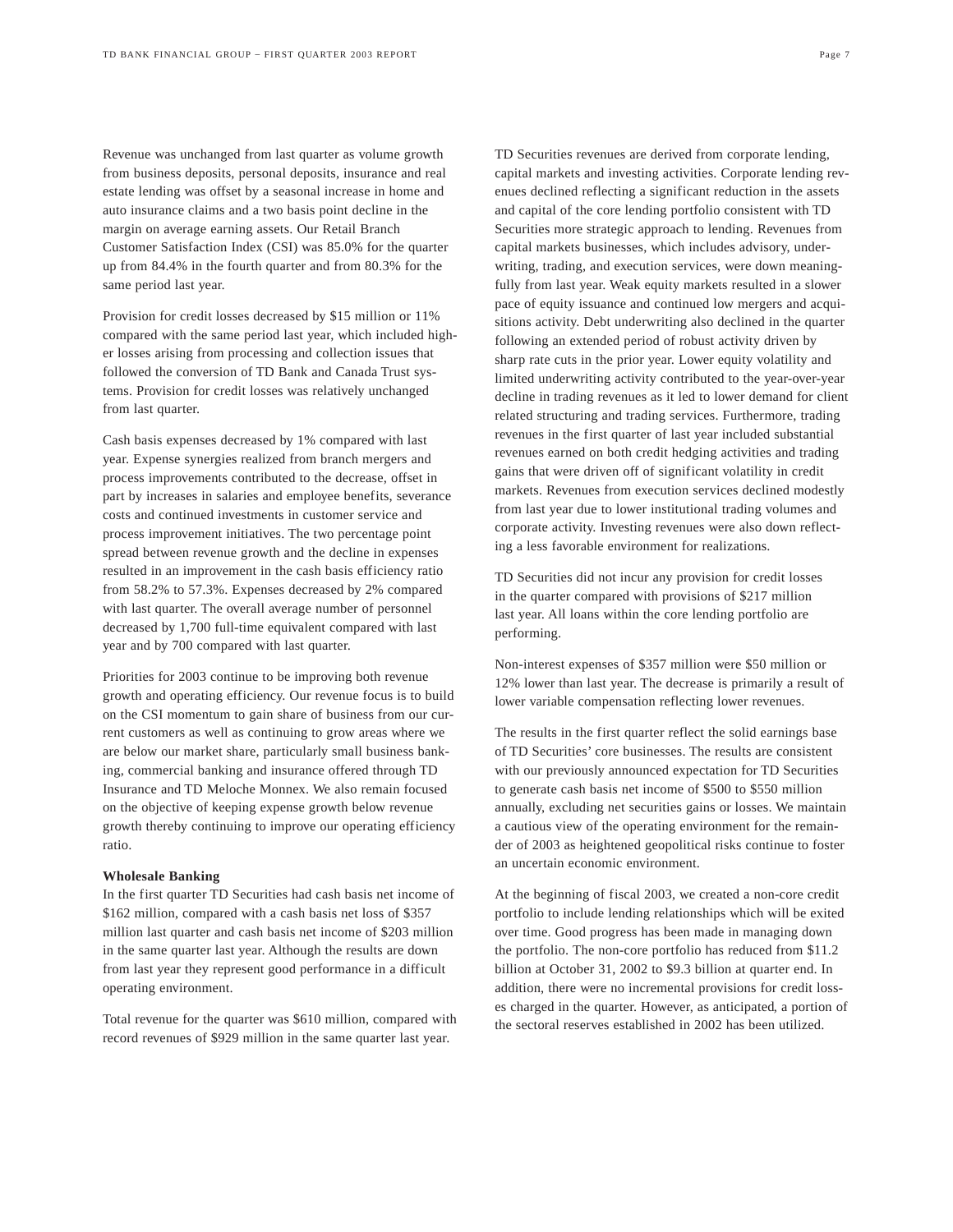Specific reserves of \$236 million were established and transferred from the sectoral reserves. Overall, we remain committed to our goal of reducing non-core exposures as quickly as possible and in a manner that maximizes returns to TD shareholders.

## **Wealth Management**

TD Wealth Management's first quarter cash basis net income was \$39 million, a decrease of \$19 million or 33% from last year and an increase of \$17 million or 77% versus last quarter. The cash basis efficiency ratio improved 4% from prior quarter, but decreased 4% over last year.

Total revenue decreased \$36 million or 6% from prior year to \$544 million, but increased \$35 million or 7% from prior quarter. The increase in revenue from the prior quarter is primarily due to increased volume as trades have risen 11% as well as a higher proportion of equity trades in the discount brokerage business. Increased trading revenue in the full-service business also contributed to the revenue increase as our sales professionals have grown by 32 advisors from the previ-

ous quarter. New accounts opened within the self-directed brokerage business decreased 24% compared with last year but achieved moderate growth of 1% versus last quarter. Cash basis expenses declined 1% from last year, but increased 2% over last quarter primarily due to salesforce compensation.

Assets under management remained unchanged from last quarter at \$112 billion. This compares with assets under management of \$123 billion a year ago. Assets under administration increased by \$3 billion or 1% to \$237 billion this quarter versus last quarter and decreased \$25 billion or 10% versus last year.

Political and economic uncertainty continues to hamper a meaningful recovery in the United States and Europe, which will negatively impact Canada's export oriented industries. Although consumer spending has been a significant factor in keeping the economy afloat, weakness in big-ticket purchases, such as housing and automotive, combined with consumer uncertainty over the anticipated war may have negative gross domestic product implications over the near term.

|                                                                                                                                                                     | Personal and<br><b>Commercial Banking</b>  |
|---------------------------------------------------------------------------------------------------------------------------------------------------------------------|--------------------------------------------|
| For the three months ended                                                                                                                                          | <b>Jan. 31</b><br>Jan. 31<br>2003<br>2002  |
| Net interest income (on a taxable equivalent basis)<br>Other income                                                                                                 | \$<br>1,033<br>1,032<br>S<br>433<br>418    |
| Total revenue<br>Provision for credit losses<br>Non-interest expenses excluding non-cash intangible amortization                                                    | 1,465<br>1,451<br>123<br>138<br>865<br>872 |
| Income before provision for income taxes and non-controlling interest<br>Provision for income taxes (TEB)<br>Non-controlling interest in net income of subsidiaries | 477<br>441<br>168<br>160                   |
| Net income $-$ cash basis <sup>1</sup>                                                                                                                              | \$<br>309S<br>281                          |
| Non-cash intangible amortization, net of income taxes                                                                                                               |                                            |
| Net income – reported basis                                                                                                                                         |                                            |
| Total assets <i>(billions of dollars)</i> – balance sheet                                                                                                           | \$<br>114.3 $\sqrt{ }$<br>113.4            |
| - securitized                                                                                                                                                       | 22.3<br>21.9                               |
| Return on equity – cash basis <sup>1,2</sup>                                                                                                                        | 29%<br>27%                                 |
| Return on equity – reported basis                                                                                                                                   |                                            |
| Other measures – economic profit                                                                                                                                    |                                            |

## **Earnings by Business Segment**

<sup>1</sup> Operating cash basis measures are explained under the "How the Bank Reports" section

of the Management's Discussion and Analysis of Operating Performance on page 3.

2 Economic capital for goodwill and intangible assets is excluded for each business segments'

return on equity, but is included in total Bank return on equity. The Canada Trust acquisition funding costs are also excluded at the segment level.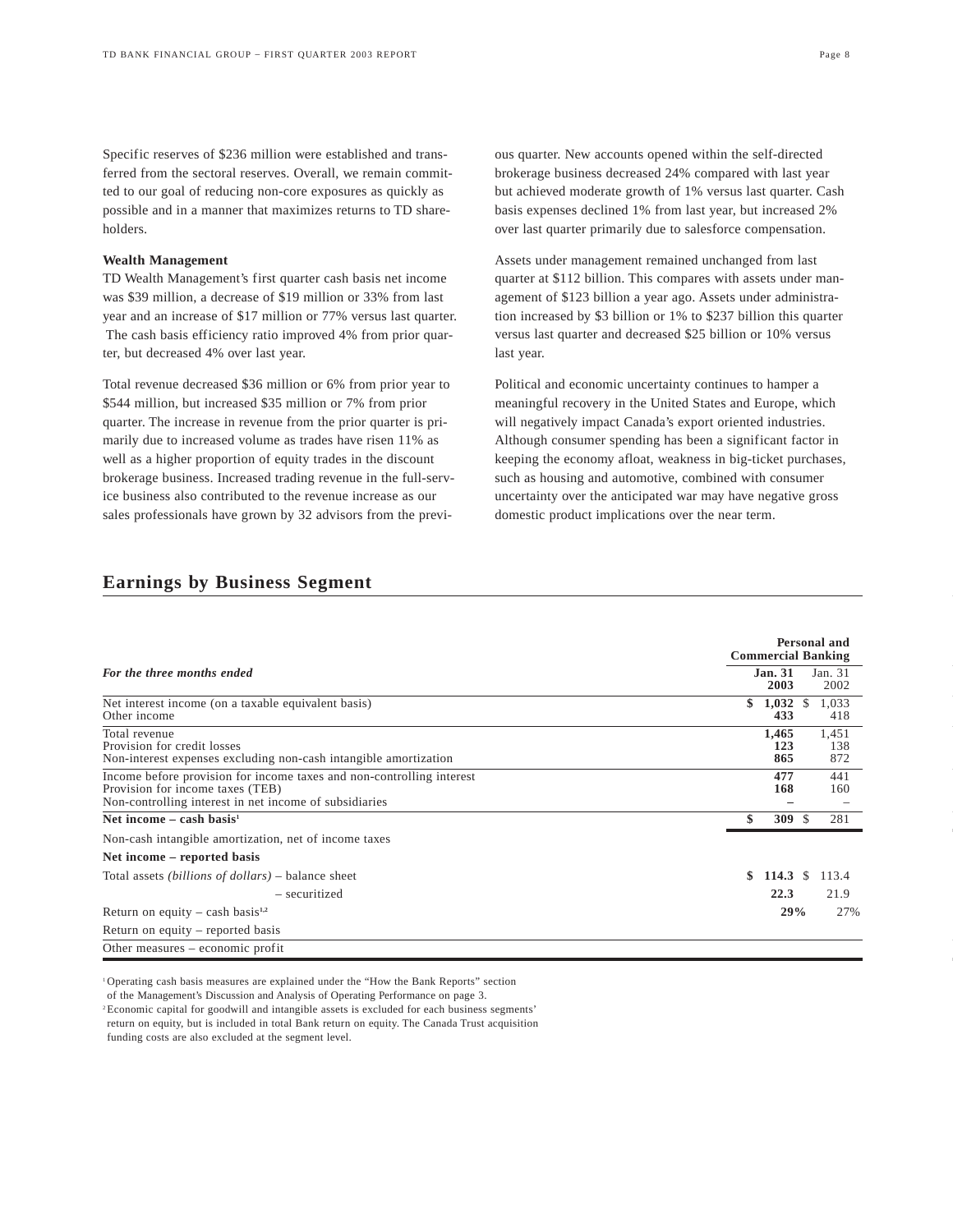Additionally, markets remain volatile with the S&P/TSX Composite Index increasing 5% and the Dow Jones Industrial Average decreasing 4% during the quarter. As a result, TD Wealth Management experienced mixed results, with sales of fee-based products and advice channels lower than anticipated, while trading volumes in the discount brokerage business remain on track. We continue to manage our costs effectively and look forward to a stablilized market and economic environment that will provide more favourable returns to our shareholders and customers.

## **Corporate**

The Corporate segment includes non-controlling interests in subsidiaries, certain gains on dispositions of businesses, real estate investments, the effect of securitizations, treasury management, general provisions for credit losses, certain taxable equivalent adjustments and corporate tax level benefits, restructuring costs and residual unallocated revenues and expenses.

During the current quarter, the Corporate segment had an operating cash basis net loss of \$30 million. The most significant factors contributing to this result were net losses related to transfer pricing differences, net treasury activities, and net unallocated revenues, expenses and taxes. In addition, the results included a \$14 million after-tax charge for non-controlling interest in subsidiaries.

## (unaudited, in millions of dollars)

|    |                        | <b>Wholesale Banking</b>        |    |                        |              | <b>Wealth Management</b>               |                        | Corporate                |                |                       |               | <b>Total</b>          |
|----|------------------------|---------------------------------|----|------------------------|--------------|----------------------------------------|------------------------|--------------------------|----------------|-----------------------|---------------|-----------------------|
|    | <b>Jan. 31</b><br>2003 | Jan. 31<br>2002                 |    | <b>Jan. 31</b><br>2003 |              | Jan. 31<br>2002                        | <b>Jan. 31</b><br>2003 | Jan. 31<br>2002          | <b>Jan. 31</b> | 2003                  |               | Jan. 31<br>2002       |
| \$ | 403 $\,$<br>207        | 242<br>687                      | \$ | 107<br>437             | S.           | 108<br>472                             | \$<br>$(98)$ \$<br>92  | (122)<br>71              | \$             | 1,444<br>1,169        | \$            | 1,261<br>1,648        |
|    | 610<br>357             | 929<br>217<br>407               |    | 544<br>474             |              | 580<br>$\overline{\phantom{0}}$<br>480 | (6)<br>(11)<br>49      | (51)<br>(30)<br>32       |                | 2,613<br>112<br>1,745 |               | 2,909<br>325<br>1,791 |
|    | 253<br>91<br>-         | 305<br>102<br>$\qquad \qquad -$ |    | 70<br>31               |              | 100<br>42<br>$\qquad \qquad -$         | (44)<br>(37)<br>23     | (53)<br>(70)<br>17       |                | 756<br>253<br>23      |               | 793<br>234<br>17      |
| \$ | $162 \text{ }$         | 203                             | \$ | 39                     | $\mathbb{S}$ | 58                                     | \$<br>$(30)$ \$        | $\overline{\phantom{0}}$ | \$             | 480 \$                |               | 542                   |
|    |                        |                                 |    |                        |              |                                        |                        |                          | \$             | 133<br>347 $$$        |               | 164<br>378            |
| \$ | 167.1 S                | 167.2                           | \$ | $20.3 \text{ }$ \$     |              | 21.7                                   | \$<br>9.7 <sup>°</sup> | 8.1                      | \$<br>311.4    |                       | $\mathcal{S}$ | 310.4                 |
|    | $\cdot$ <sup>2</sup>   | $\cdot$ .2                      |    |                        |              | -                                      | (6.9)                  | (6.2)                    |                | 15.6                  |               | 15.9                  |
|    | 16%                    | 21%                             |    | 30%                    |              | 35%                                    |                        |                          |                | 16%                   |               | 16%                   |
|    |                        |                                 |    |                        |              |                                        |                        |                          |                | $11\%$                |               | 12%                   |
|    |                        |                                 |    |                        |              |                                        |                        |                          | \$             | 76 \$                 |               | 113                   |
|    |                        |                                 |    |                        |              |                                        |                        |                          |                |                       |               |                       |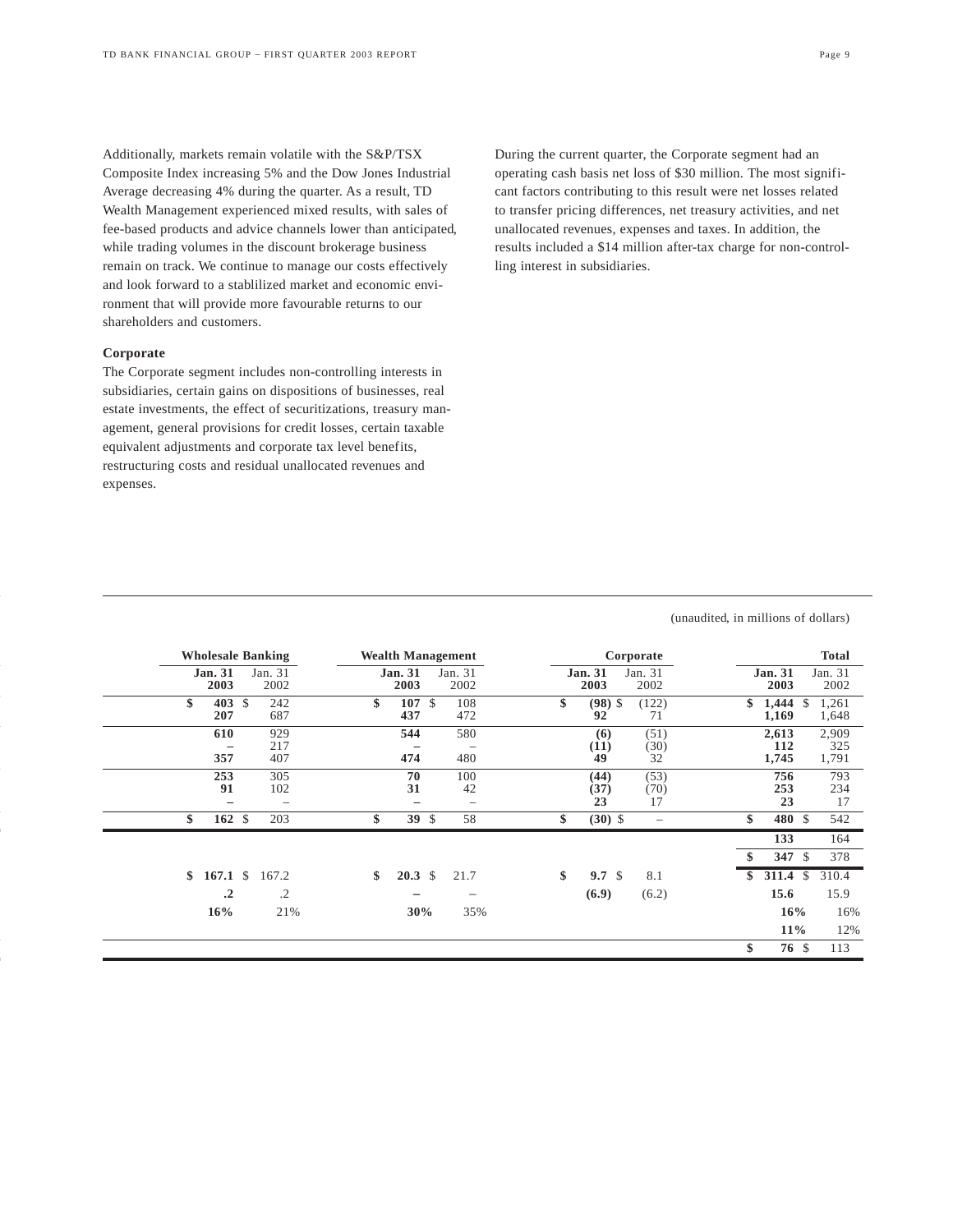(unaudited, in millions of dollars)

|                                                                               | For the three months ended |                 |
|-------------------------------------------------------------------------------|----------------------------|-----------------|
|                                                                               | <b>Jan. 31</b><br>2003     | Jan. 31<br>2002 |
| <b>Interest income</b>                                                        |                            |                 |
| Loans                                                                         | 1,934<br>\$                | 2,141<br>\$     |
| Securities                                                                    | 849                        | 841             |
| Deposits with banks                                                           | 78                         | 56              |
|                                                                               | 2,861                      | 3,038           |
| Interest expense                                                              |                            |                 |
| Deposits                                                                      | 1,157                      | 1,322           |
| Subordinated notes and debentures                                             | 63                         | 53              |
| Other obligations                                                             | 251                        | 463             |
|                                                                               | 1,471                      | 1,838           |
| Net interest income                                                           | 1,390<br>112               | 1,200           |
| <b>Provision for credit losses</b>                                            |                            | 325             |
| Net interest income after credit loss provision                               | 1,278                      | 875             |
| Other income<br>Investment and securities services                            | 503                        | 569             |
| Credit fees                                                                   | 118                        | 121             |
| Net investment securities gains                                               | 5                          | 60              |
| Trading income                                                                | 83                         | 432             |
| Service charges                                                               | 155                        | 145             |
| Loan securitizations                                                          | 45                         | 56              |
| Card services                                                                 | 66                         | 62              |
| Insurance                                                                     | 92                         | 84              |
| Trust fees                                                                    | 17                         | 18              |
| Gain on sale of mutual fund record keeping and custody business               |                            | 18              |
| Other                                                                         | 85                         | 83              |
|                                                                               | 1,169                      | 1,648           |
| Net interest and other income                                                 | 2,447                      | 2,523           |
| Non-interest expenses                                                         |                            |                 |
| Salaries and employee benefits                                                | 965                        | 1,014           |
| Occupancy including depreciation                                              | 152                        | 146             |
| Equipment including depreciation                                              | 167                        | 161             |
| Amortization of intangible assets<br>Other                                    | 212<br>461                 | 274<br>470      |
|                                                                               |                            |                 |
|                                                                               | 1,957                      | 2,065           |
| Income before provision for income taxes<br><b>Provision for income taxes</b> | 490<br><b>120</b>          | 458<br>63       |
| Net income before non-controlling interest in subsidiaries                    | 370                        | 395             |
| Non-controlling interest in net income of subsidiaries                        | 23                         | 17              |
| <b>Net income</b>                                                             | 347                        | 378             |
| <b>Preferred dividends</b>                                                    | 23                         | 23              |
| Net income applicable to common shares                                        | \$<br>324                  | 355<br>\$       |
| Average number of common shares outstanding (millions)                        |                            |                 |
| Basic                                                                         | 645.6                      | 639.5           |
| Diluted                                                                       | 649.7                      | 646.8           |
| Earnings per common share                                                     |                            |                 |
| <b>Basic</b>                                                                  | \$<br>.50                  | \$<br>.56       |
| Diluted                                                                       | .50                        | .55             |
| Dividends per common share                                                    | .28                        | $.28\,$         |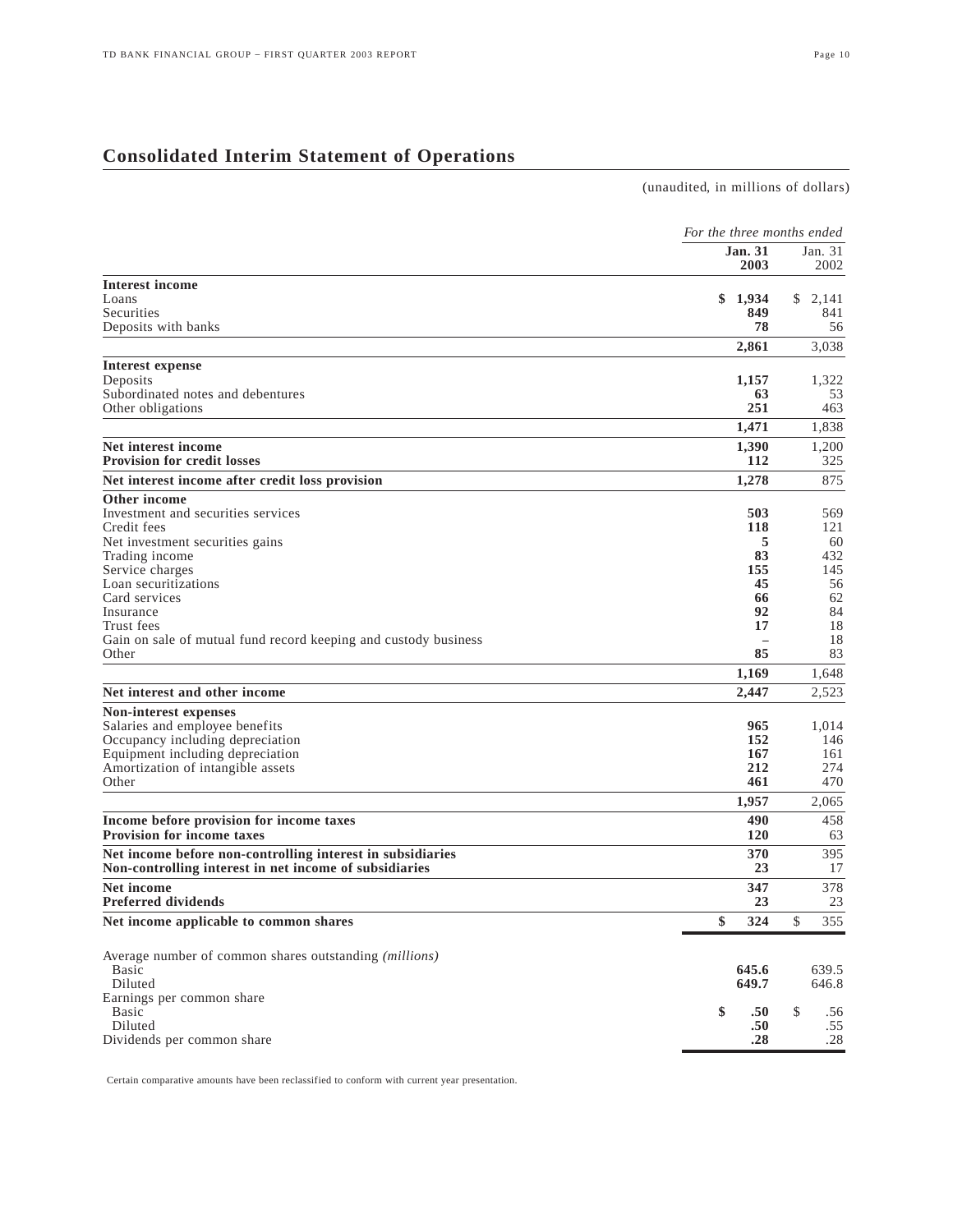## **Consolidated Interim Balance Sheet**

| (unaudited, in millions of dollars)                                                 |                  |
|-------------------------------------------------------------------------------------|------------------|
| As at                                                                               |                  |
| <b>Jan. 31</b><br>2003                                                              | Oct. 31<br>2002  |
| Assets                                                                              |                  |
| <b>Cash resources</b>                                                               |                  |
| \$<br>Cash and non-interest-bearing deposits with other banks<br>1,573              | \$<br>1,902      |
| 7,444<br>Interest-bearing deposits with other banks                                 | 4,636            |
| 9,017                                                                               | 6,538            |
| Securities purchased under resale agreements<br>26,447                              | 13,060           |
| <b>Securities</b>                                                                   |                  |
| Investment<br>29,565                                                                | 28,802           |
| 64,840<br>Trading                                                                   | 53,395           |
| 94,405                                                                              | 82,197           |
| Loans (net of allowance for credit losses)                                          |                  |
| Residential mortgages<br>52,806<br>Consumer instalment and other personal<br>37,937 | 52,784<br>36,332 |
| Business and government<br>31,705                                                   | 33,511           |
| 122,448                                                                             | 122,627          |
|                                                                                     |                  |
| Other<br>Customers' liability under acceptances<br>7,048                            | 7,719            |
| 30,331<br>Trading derivatives' market revaluation                                   | 25,739           |
| Intangible assets<br>3,171                                                          | 3,383            |
| Goodwill<br>3,102                                                                   | 3,134            |
| 1,533<br>Land, buildings and equipment                                              | 1,634            |
| 13,936<br>Other assets                                                              | 12,009           |
| 59,121                                                                              | 53,618           |
| <b>Total assets</b><br>\$311,438                                                    | \$278,040        |
| <b>Liabilities</b>                                                                  |                  |
| <b>Deposits</b>                                                                     |                  |
| Personal<br>\$102,382                                                               | \$100,942        |
| 25,855<br>Banks                                                                     | 16,800           |
| 78,001<br>Business and government                                                   | 71,448           |
| 206,238                                                                             | 189,190          |
| Other                                                                               |                  |
| Acceptances<br>7.048                                                                | 7,719            |
| Obligations related to securities sold short<br>20,263                              | 17,058           |
| Obligations related to securities sold under repurchase agreements<br>14,463        | 8,655            |
| Trading derivatives' market revaluation<br>33,390                                   | 25,954           |
| Other liabilities<br>11,267                                                         | 10,830           |
| 86,431                                                                              | 70,216           |
| 4,318<br>Subordinated notes and debentures                                          | 4,343            |
| Non-controlling interest in subsidiaries<br>1,250                                   | 1,250            |
| <b>Shareholders' equity</b>                                                         |                  |
| Capital stock                                                                       |                  |
| Preferred<br>1,477                                                                  | 1,485            |
| Common<br>2,917<br>Contributed surplus<br>2                                         | 2,846            |
| 8,805<br>Retained earnings                                                          | 8,710            |
| 13,201                                                                              | 13,041           |
| Total liabilities and shareholders' equity<br>\$311,438                             | \$278,040        |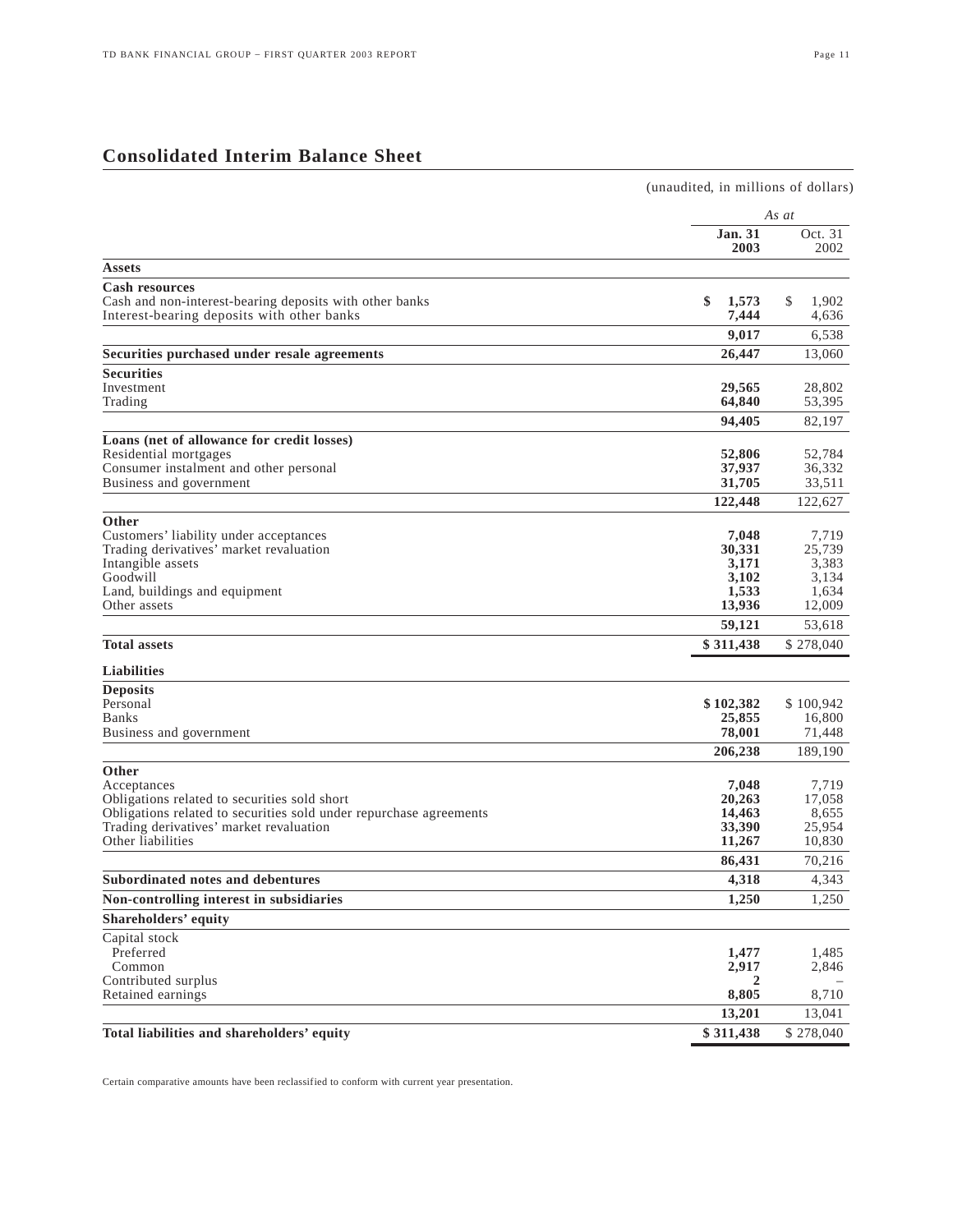## **Consolidated Interim Statement of Cash Flows**

(unaudited, in millions of dollars)

|                                                                  | For the three months ended |                   |  |  |
|------------------------------------------------------------------|----------------------------|-------------------|--|--|
|                                                                  | <b>Jan. 31</b><br>2003     | Jan. $31$<br>2002 |  |  |
| Cash flows from (used in) operating activities                   |                            |                   |  |  |
| Net income                                                       | \$<br>347                  | \$<br>378         |  |  |
| Adjustments to determine net cash flows                          |                            |                   |  |  |
| Provision for credit losses                                      | 112                        | 325               |  |  |
| Depreciation                                                     | 74                         | 71                |  |  |
| Amortization of intangible assets                                | 212                        | 274               |  |  |
| Gain on sale of mutual fund record keeping and custody business  |                            | (18)              |  |  |
| Stock option expense<br>Net investment securities gains          | $\overline{2}$<br>(5)      | (60)              |  |  |
| Changes in operating assets and liabilities                      |                            |                   |  |  |
| Future income taxes                                              | (121)                      | (129)             |  |  |
| Current income taxes payable                                     | 238                        | (111)             |  |  |
| Interest receivable and payable                                  | 294                        | 276               |  |  |
| Trading securities                                               | (11, 445)                  | (6, 114)          |  |  |
| Unrealized gains and amounts receivable on derivatives contracts | (4,592)                    | 1,472             |  |  |
| Unrealized losses and amounts payable on derivatives contracts   | 7,436                      | (2,190)           |  |  |
| Other                                                            | (1,925)                    | (1,195)           |  |  |
| Net cash from (used in) operating activities                     | (9,373)                    | (7,021)           |  |  |
| Cash flows from (used in) financing activities                   |                            |                   |  |  |
| Deposits                                                         | 17,048                     | 12.324            |  |  |
| Securities sold under repurchase agreements                      | 5,808                      | 9,790             |  |  |
| Securities sold short                                            | 3,205                      | 4,158             |  |  |
| Debt of subsidiaries                                             |                            |                   |  |  |
| Issuance of subordinated notes and debentures                    | $\overline{2}$             | 2                 |  |  |
| Repayment of subordinated notes and debentures                   | (27)                       | (479)             |  |  |
| Common shares issued for cash, net of expenses                   |                            | 393               |  |  |
| Common shares issued on exercise of options                      | 8                          | 4                 |  |  |
| Common shares issued as a result of dividend reinvestment plan   | 63                         |                   |  |  |
| Common stock options settled in cash, net of income taxes        | $\overline{\phantom{0}}$   | (8)               |  |  |
| Issuance of preferred shares                                     |                            |                   |  |  |
| Dividends paid on $-$ preferred shares                           | (23)                       | (23)              |  |  |
| - common shares                                                  | (181)                      | (179)             |  |  |
| Other                                                            |                            | (2)               |  |  |
| Net cash from (used in) financing activities                     | 25,903                     | 25,980            |  |  |
| Cash flows from (used in) investing activities                   |                            |                   |  |  |
| Interest-bearing deposits                                        | (2,808)                    | (943)             |  |  |
| Activity in investment securities                                |                            |                   |  |  |
| Purchases                                                        | (7,267)                    | (2,530)           |  |  |
| Proceeds from maturities                                         | 1,918                      | 2,189             |  |  |
| Proceeds from sales<br>Loans                                     | 4,591                      | 1,348             |  |  |
| Proceeds from loan securitizations                               | (1,262)<br>1,329           | (4, 450)<br>84    |  |  |
| Land, buildings and equipment $-$ net                            | 27                         | 43                |  |  |
| Securities purchased under resale agreements                     | (13, 387)                  | (14, 489)         |  |  |
| Acquisitions and dispositions less cash and cash equivalents     |                            | (711)             |  |  |
| Net cash from (used in) investing activities                     | (16, 859)                  | (19, 459)         |  |  |
| Net changes in cash and cash equivalents                         | (329)                      | (500)             |  |  |
| Cash and cash equivalents at beginning of period                 | 1,902                      | 1,961             |  |  |
| Cash and cash equivalents at end of period represented           |                            |                   |  |  |
| by cash and non-interest-bearing deposits with other banks       | \$1,573                    | S.<br>1,461       |  |  |
| Supplementary disclosure of cash flow information                |                            |                   |  |  |
| Amount of interest paid during the period                        | \$1,546                    | \$2,049           |  |  |
| Amount of income taxes paid (recovered) during the period        | (34)                       | 173               |  |  |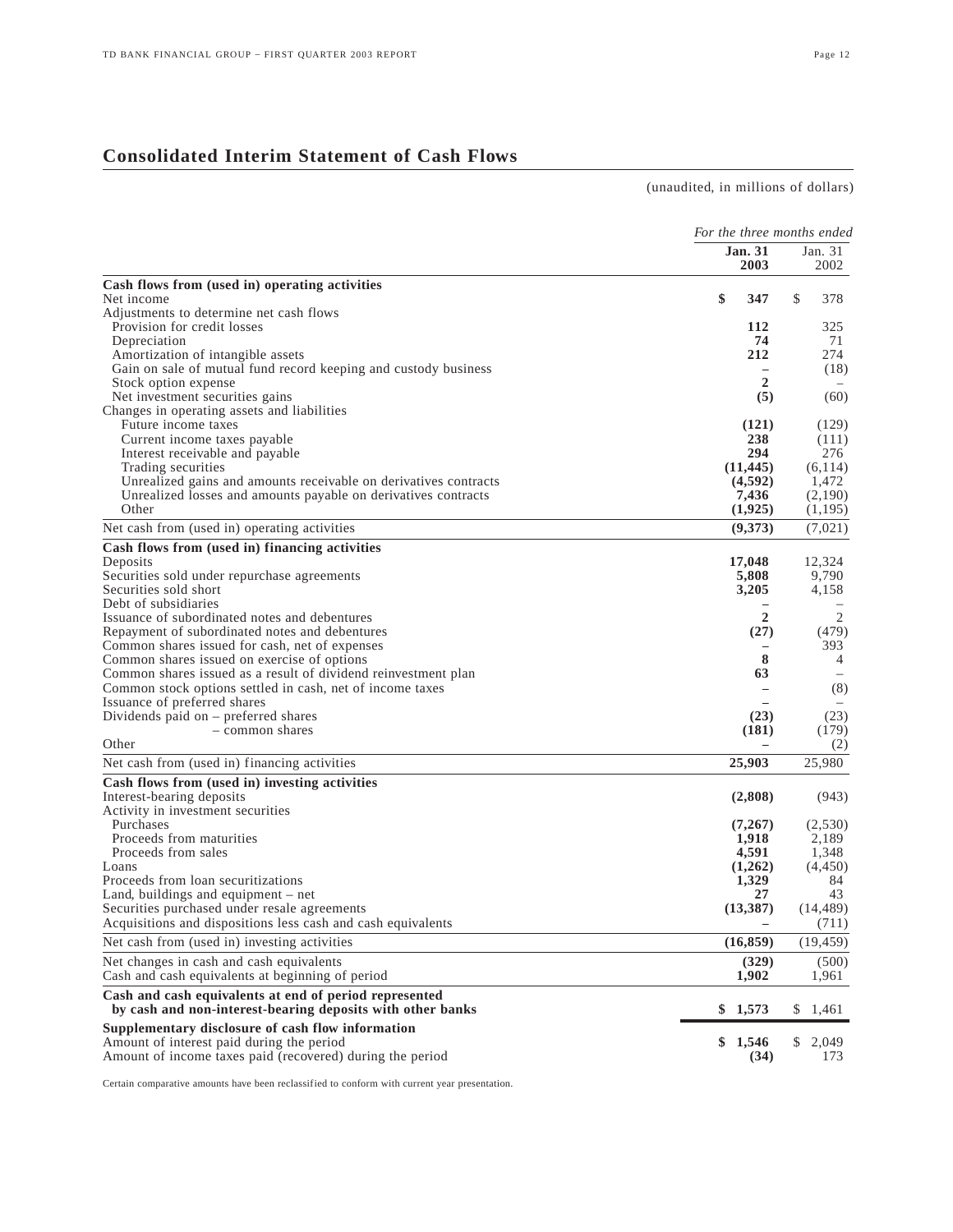(unaudited, in millions of dollars)

## **Consolidated Interim Statement of Changes in Shareholders' Equity**

*For the three months ended* **Jan. 31 Jan. 31 2003 Dec 2003** 2002 **Preferred shares** Balance at beginning of period<br>
Translation adjustment on shares issued in a foreign currency **8 1,485 \$** 1,492 **8 1.492** Translation adjustment on shares issued in a foreign currency **(8)** – Balance at end of period **1,477** 1,492 **Common shares**  Balance at beginning of period **2,846** 2,259<br>Proceeds from shares issued for cash 200 Proceeds from shares issued for cash **–**  $\overline{a}$  – **4000** Proceeds from shares issued on exercise of options **400** Proceeds from shares issued on exercise of options **8** 4<br>Proceeds from shares issued as a result of dividend reinvestment plan **63** 63 Proceeds from shares issued as a result of dividend reinvestment plan **63** – Balance at end of period **2,917** 2,663 **Contributed surplus** Balance at beginning of period  $\overline{ }$ <br>Stock option expense (Note 1)  $\overline{ }$ Stock option expense **(Note 1) 2** – Balance at end of period **2** – **Retained earnings** Balance at beginning of period **8,710** 9,653<br>Net income **8,710** 9,653<br>378 9,853 Net income **347** 378 Preferred dividends **(23)** (23) Common dividends (181) (179)<br>Foreign currency translation adjustments, net of income taxes (48) (30) (30) Foreign currency translation adjustments, net of income taxes (48) (30)<br>Stock options settled in cash, net of income taxes (8) Stock options settled in cash, net of income taxes  $\overline{P}$  (8)<br>Other **–** (7) Other **–** (7) Balance at end of period **8,805** 9,784 **Total common equity 11,724** 12,447 **Total shareholders' equity \$ 13,201** \$ 13,939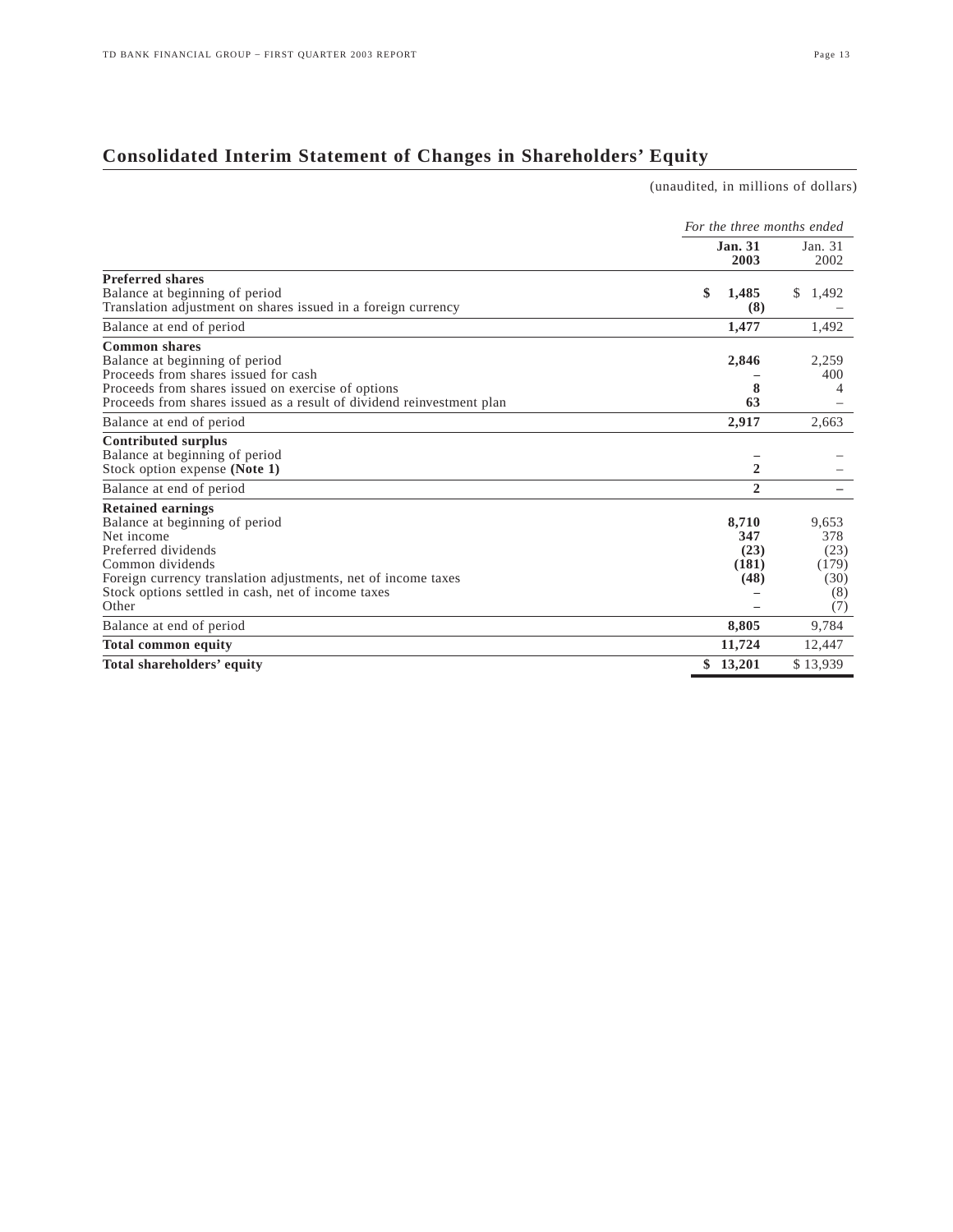## **Notes to Consolidated Interim Financial Statements** (unaudited)

*These consolidated interim financial statements should be read in conjunction with the Bank's consolidated financial statements for the year ended October 31, 2002. The consolidated interim financial statements have been prepared in accordance with Canadian generally accepted accounting principles and follow the same accounting policies and methods of application as the Bank's consolidated financial statements for the year ended October 31, 2002 except as discussed in Note 1.* 

**NOTE 1:** CHANGE IN ACCOUNTING POLICY

As of November 1, 2002, the Bank adopted a new accounting standard on stock-based compensation. As permitted, under the standard, the Bank has elected to adopt the fair value method of accounting for stock options and has recognized a compensation expense of \$2 million for the stock option awards granted in the first quarter of 2003 in the Consolidated Interim Statement of Operations. No compensation expense is recorded for stock options awarded and outstanding prior to adoption of the new accounting standard. The fair value of options granted was estimated at the date of grant using the Black-Scholes valuation model with the following assumptions: (i) risk-free interest rate of 4.29%, (ii) expected option life of 5.5 years, (iii) expected volatility of 32.3% and (iv) expected dividend yield of 3.04%. During the quarter, 3,915,116 options were granted with a weighted-average fair value of \$8.94 per option.

**NOTE 2:** ALLOWANCE FOR CREDIT LOSSES The Bank's allowance for credit losses at January 31, 2003 and January 31, 2002 are shown in the table below.

## **NOTE 3:** LOAN SECURITIZATIONS

During the quarter, the Bank securitized government guaranteed residential mortgage loans through the creation of mortgage-backed securities and received cash proceeds of \$1,600 million. There are no expected credit losses as the mortgages are government guaranteed. The impact of this transaction on the Bank's net income for the quarter is immaterial. In addition during the quarter, the Bank securitized commercial mortgages of \$577 million and had maturities of previously securitized loans and credit card receivables of \$848 million. As a result, for the first quarter net proceeds from loan securitizations were \$1,329 million.

## **NOTE 4:** CAPITAL STOCK

| <b>Jan. 31</b> | Oct. 31 |
|----------------|---------|
| 2003           | 2002    |
|                |         |
| 7,000          | 7,000   |
| 9,000          | 9.000   |
| -16            | 16      |
| 16,384         | 16,384  |
| 6,000          | 6.000   |
| 2,000          | 2,000   |
|                |         |
|                |         |
| 350            | 350     |
| 647,921        | 645.399 |
|                |         |
| 26,945         | 23,859  |
|                |         |

On December 17, 2002, the Bank announced that it would exercise its right to redeem all the outstanding Class A First Preferred Shares, Series K on February 3, 2003 at a price of \$25.00 per share and all the outstanding Class A First Preferred Shares, Series L on February 3, 2003 at a price of US\$25.00 per share.

|                                                                                            |    |                       |                      |                          |                       |                          |     | <b>Jan. 31</b><br>2003 |    |                       |                      |            |                                  |    | Jan. 31<br>2002 |
|--------------------------------------------------------------------------------------------|----|-----------------------|----------------------|--------------------------|-----------------------|--------------------------|-----|------------------------|----|-----------------------|----------------------|------------|----------------------------------|----|-----------------|
| (millions of dollars)                                                                      |    | Specific<br>allowance | General<br>allowance |                          | Sectoral<br>allowance |                          |     | Total                  |    | Specific<br>allowance | General<br>allowance |            | Sectoral<br>allowance            |    | Total           |
| Balance at beginning of year<br>Provision for credit losses<br>charged to the consolidated | S. | 1,074                 |                      | \$1,141                  | SS.                   | 1,285                    | S.  | 3,500                  | S  | 179                   | \$.                  | 1,141      | - \$<br>$\overline{\phantom{0}}$ | S  | 1,320           |
| interim statement of operations<br>Transfer from sectoral to specific                      |    | 112<br>236            |                      | $\overline{\phantom{0}}$ |                       | (236)                    |     | 112                    |    | 325                   |                      |            | $\overline{\phantom{0}}$         |    | 325             |
| $Write-offs1$<br>Recoveries<br>Other, including foreign                                    |    | (165)<br>27           |                      |                          |                       | $\overline{\phantom{0}}$ |     | (165)<br>27            |    | (163)<br>25           |                      |            | $\overline{\phantom{0}}$         |    | (163)<br>25     |
| exchange rate changes<br>Allowance for credit<br>losses at end of period                   |    | 1,284                 |                      | \$1,141                  |                       | (17)<br>\$1,032          | SS. | (17)<br>3,457          | S. | 366                   | S                    | $1,141$ \$ |                                  | S. | 1,507           |

<sup>1</sup> For the three months ended January 31, 2003, \$22 million of write-offs relate to restructured loans.

There were no restructured loans written off during the three month period ended January 31, 2002.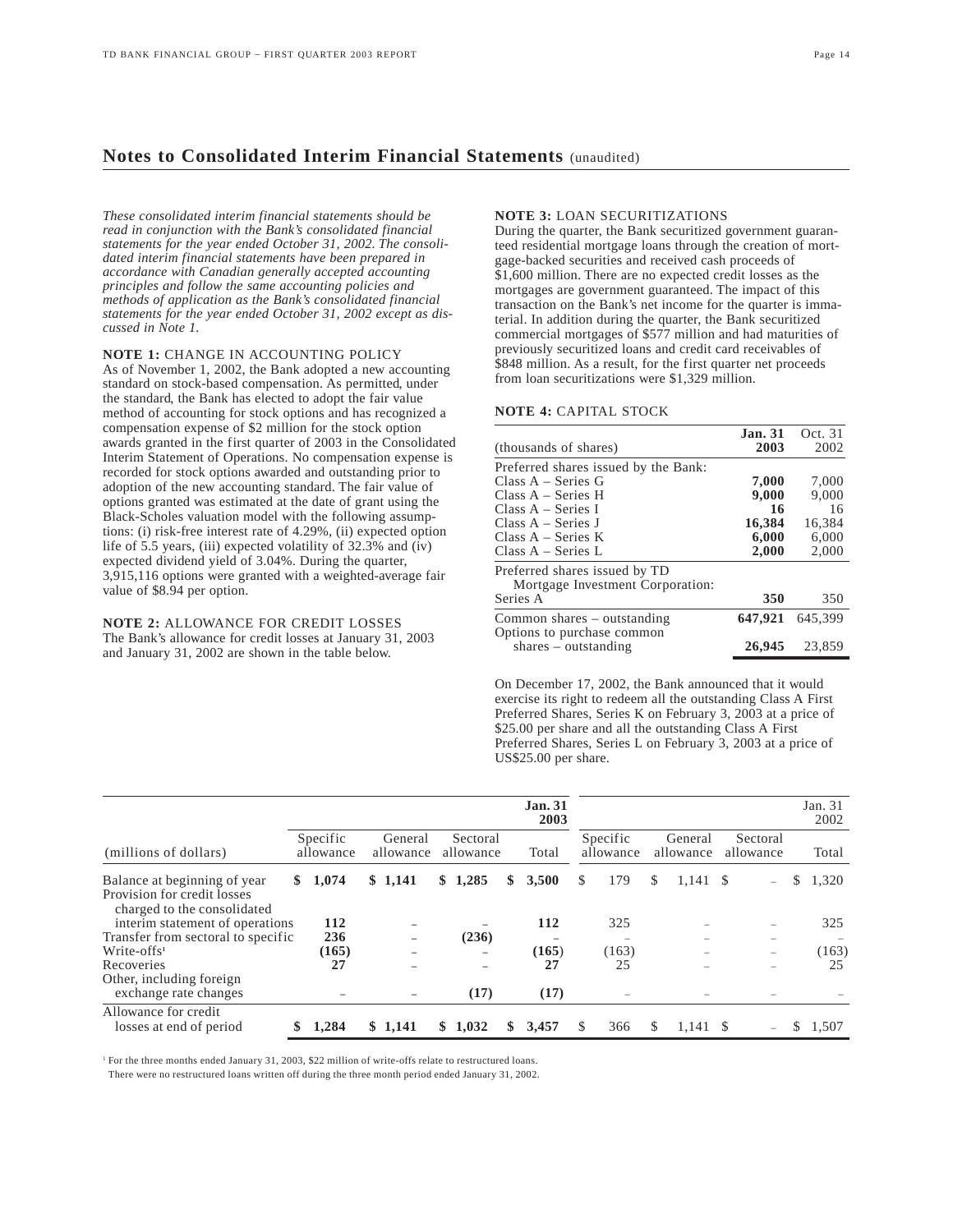Subsequent to the end of the first quarter, on February 3, 2003, the Bank issued 14 million in Class A First Preferred Shares, Series M ("Series M shares") for cash consideration of \$350 million or \$25.00 per share. The regular quarterly cash dividend payable per Series M share, if declared, will be \$0.29375.

## **NOTE 5:** SEGMENTED INFORMATION

The Bank's operations and activities are organized around the following businesses: Personal and Commercial Banking, Wholesale Banking and Wealth Management. Results for these segments for the three months ended January 31, 2003 and January 31, 2002 are presented in the tables on pages 8 and 9.

#### **NOTE 6:** INTEREST COVERAGE ON SUBORDINATED NOTES AND DEBENTURES

The Bank is required to disclose certain information to its noteholders. The Bank's interest requirements on all subordinated notes and debentures, after adjustment for new issues and retirement of subordinated debt, amounted to \$285 million for the 12 months ended January 31, 2003. For the 12 months ended January 31, 2003, the Bank reported a net loss before interest on subordinated debt and income tax of \$192 million, and accordingly did not provide interest coverage on its subordinated notes and debentures. On an operating cash basis, the Bank's interest requirements on all subordinated notes and debentures, after adjustment for new issues and retirement of subordinated debt, amounted to \$285 million for the 12 months ended January 31, 2003, and the Bank's operating cash basis net income before interest on subordinated debt and income tax was \$722 million, which was 2.5 times our interest requirements for this period. Operating cash basis measures are described in the Management's Discussion and Analysis of Operating Performance on page 3.

## **NOTE 7:** RESTRUCTURING COSTS

As at January 31, 2003, the total unutilized balance of restructuring costs of \$27 million shown below was included in other liabilities in the consolidated balance sheet.

## **NOTE 8:** FUTURE ACCOUNTING CHANGES

During the first quarter, the Canadian Accounting Standards Board approved a new accounting guideline on disclosure requirements for guarantees which harmonizes Canadian GAAP with U.S. GAAP. The new guideline is effective for the second quarter of fiscal 2003. The guideline requires that a guarantor disclose significant information about guarantees it has provided, without regard to whether it will have to make any payments under the guarantees. The guideline does not address recognition and measurement of guarantees. The Bank is currently evaluating the impact of the new guideline and will make the required disclosures upon adoption of the guideline for the second quarter of fiscal 2003.

During the quarter, the U.S. Financial Accounting Standards Board issued a new interpretation relating to the consolidation of variable interest entities (VIEs). In Canada, the Canadian Accounting Standards Board intends to approve a similar guideline in the spring of 2003 but has not yet determined an effective date. For U.S. GAAP purposes, these new consolidation requirements are immediately applicable to all VIEs created after January 31, 2003. For VIEs created before February 1, 2003, the new interpretation is applicable to those VIEs still existing as of the beginning of the Bank's fourth quarter of fiscal 2003. The Bank is currently evaluating the impact of the new interpretation and as a result the impact is not yet quantifiable.

| (millions of dollars)             | Human<br>Resources | Real<br>Estate | Technology |                          | Total |
|-----------------------------------|--------------------|----------------|------------|--------------------------|-------|
| Balance at beginning of period    |                    | 29             |            |                          | 36    |
| Amount utilized during the period |                    | (6)            |            | $\overline{\phantom{a}}$ | (9)   |
| Balance at end of period          |                    | 23             |            |                          |       |